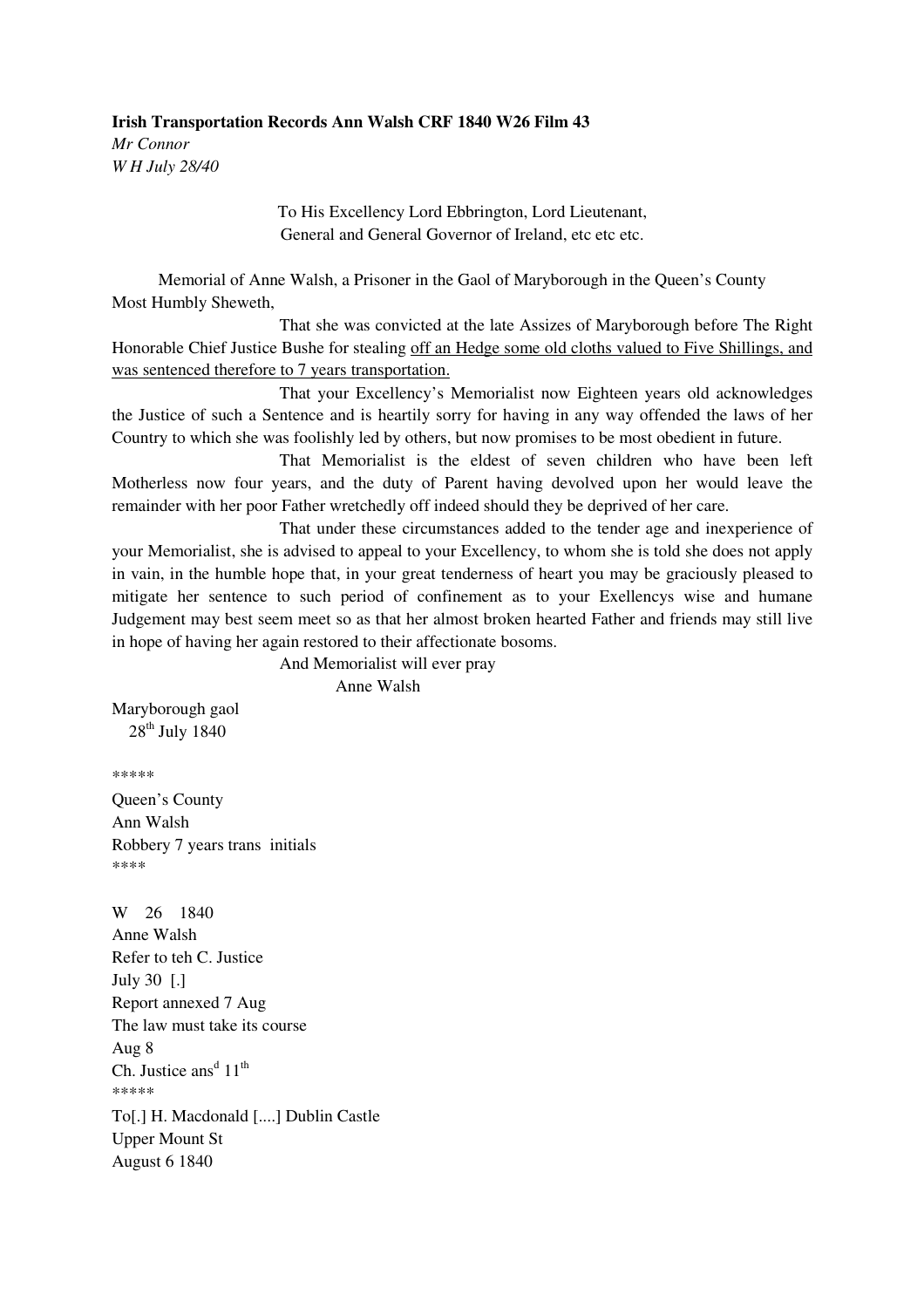Sir, In answer to your letter of the  $12<sup>th</sup>$  instant to Chief Justice Doherty from whom I have received it ( $&$  to whom it was by mistake addressed  $&$  sent) requesting me by the command of his Excellency the Lord Lieutenant "to acquaint you with the particulars of the case of Anne Walsh a Prisoner in the Jail of the Queen's County, & whether in my opinion there are any mitigating circumstances which would render her a proper object for Mercy". I beg you pray inform his Excellency that the Prisoner was tried before me at the last Assizes for Queen's County upon an Indictment charging her with stealing various articles of wearing Apparel – The first witness for the case was Mary Meredith who enumerated the various articles (her property) which were stolen from a Hedge which she saw afterwards in the Police office. – The  $2<sup>nd</sup>$  witness for [..] Crown was Margaret Madden who swore that the Prisoner gave her the articles & that a Police man took them from her – Sergeant Downey of the Police Establishment swore that he took them from Margaret Madden & that he arrested the Prisoner who told him that the Property was her own – Mary Meredith being reproduced swore that the Articles were hers & had been stolen from a Hedge – The Prisoner called no witness & made no defence – upon asking the Governor of the Jail whether she had been in his custody before, he answered that she had  $\&$  that the day before she committed the offence now charged upon her, she was discharged from Jail upon the expiration of a former sentence of imprisonment for a similar crime, & that she is a notorious bad character.

 I sentenced her to be transported for seven years & no circumstances of a mitigating nature have come to my knowledge which would in my opinion render her a proper object of Mercy . I have the honor to be Sir your faithful serv<sup>t</sup>

Charles Bushe

PS I return enclosed the Prisoner's petition. \*\*\*\*\*

*Stamped Chief Secretary's Office Dublin 40 SEP ? Mr Connor written up the side.* 

The Right Honourable his Excellency the Earl Ebrington Lord Lieu<sup>t</sup> Genr<sup>1</sup> & Genr<sup>1</sup> Governor of

Ireland etc etc The Humble Memorial of Anne Walsh

Humbly Sheweth

 That your Excellency's most humble Memorialist is a Prisoner confined in the Gaol of Maryborough in the Queen's County under sentence of transportation for seven years for Hedge Robbery was tried at the Summer Assizes before the Chief Baron of the Exchequer as Judge of the Home Circuit when by the evidence produced she was sentenced to seven years Transportation, Memorialist is an Orphan in or about eighteen years of age the eldest of eight children her Father a Poor labouring industrious man who is from home late and early trying to earn for himself and family, through the hardness and distress of the times and the advice of others she was tempted to commit the crime for which she is now suffering under the sentence

Most humble Petitioner thus troubling your Excellency is for the purpose of shewing that if she is sent out of the Country from her helpless sisters they will be forced to the road to seek their Bread and be left exposed to all kinds of evil temptations.

 Petitioner therefore makes bold to lay her wretched state and that of her helpless sisters before your Excellency hoping in your most humane and gracious mercy you will be pleased to order a mitigation of her Sentence to any length of confinement your Excellency may see fit.

> And as in Duty Petitioner Will ever pray Ann Walsh

Maryborough Gaol 26<sup>th</sup> September 1840